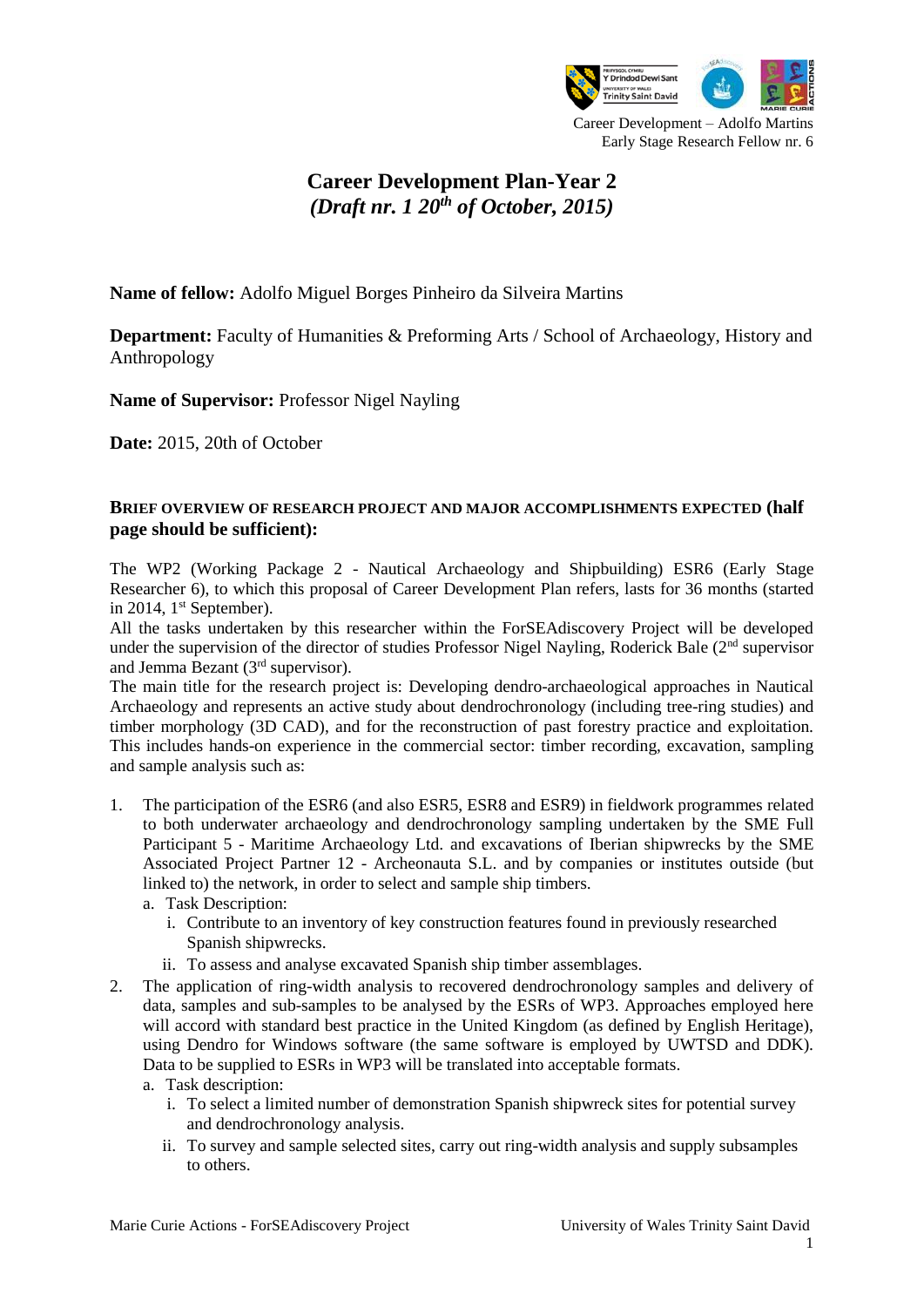

- 3. However, the specific tasks for ESR6 during the 36 months are related to the development of digital techniques for 3D reconstruction of the growth pattern, age structure and morphology of parent trees employed in ship timbers in Iberian shipbuilding of the period. This will build on approaches examined during analysis of the 15th century Newport Medieval ship deploying a combination of Co-ordinate Measurement Machines (e.g. Faro-Arm), laser scanning, and 3D graphics software (Rhino) which is increasingly being used within Nautical Archaeology for data capture, analysis, visualisation and dissemination.
	- a. Task description:
		- i. To synthesise results and assess best practice.

#### **LONG-TERM CAREER OBJECTIVES (over 5 years):**

- 1. Goals: Finish the PhD in the University of Wales Trinity Saint David and get post-Doctoral position in Europe or USA which can be followed by academic (Teaching / research) and commercial (maritime archaeology) job.
- 2. What further research activity or other training is needed to attain these goals? Improve skills in dendrochronology (tree-ring studies), maritime archaeology techniques and methods; reinforce position in the maritime and dendrochronology international network and scuba diving techniques (surface supply, etc).

#### **SHORT-TERM OBJECTIVES (1-2 years):**

- 1. Research results:
	- a. Deliver three consistent drafts of the PhD thesis peer review and the  $1<sup>st</sup>$  chapter (research question),  $2<sup>nd</sup>$  chapter (handicaps) and  $3<sup>rd</sup>$  chapter (the references and data).
	- b. Deliver the 1<sup>st</sup> annual detailed report, which consist on a resume of all performed tasks, analyzed data and first conclusions.
	- c. Improve skills in computing systems achieve better efficiency on the post-process data analysis, as well as for dissemination.
	- 2. Develop a seminar session with ERS5 at the University of Wales Trinity Saint David based upon the thematic of maritime archaeology.
	- a. Develop among other fellow researchers, supervisors and partners a full Underwater Activities Proposal Plan for WP2, for the income campaigns.
	- b. Anticipated conference, workshop attendance, courses, and /or seminar presentations: It is expected to present at least one international presentations per year (e.g. IKUWA VI – Australia Dec 2016) and two within the ForSEAdiscovery Project.
	- c. Attend secondment at the Steffy Reconstruction Lab at Texas A&M University. To improve skills on shipbuilding analysis and ship reconstruction.
	- d. Attend secondment at Maritime Archaeology Trust, based in Southampton. To improve and engage commercial archaeology skills.
- 3. Research Skills and techniques:
	- a. Training in specific new areas, or technical expertise etc:
		- i. Attending courses in: Dendrochronology [C14 dating] and wooden shipbuilding techniques.
		- ii. Improve skills in (software): GIS, 3D CAD modelling / FARO-Arm.
		- iii. Improve skills in (timber record techniques): practice digital record techniques of timbers a CT scan.
		- iv. Improve skills in site recording and practice with total station.
		- v. Improve skills in (scuba diving techniques): attend to the courses of scientific scuba diving and commercial scuba diving surface supply.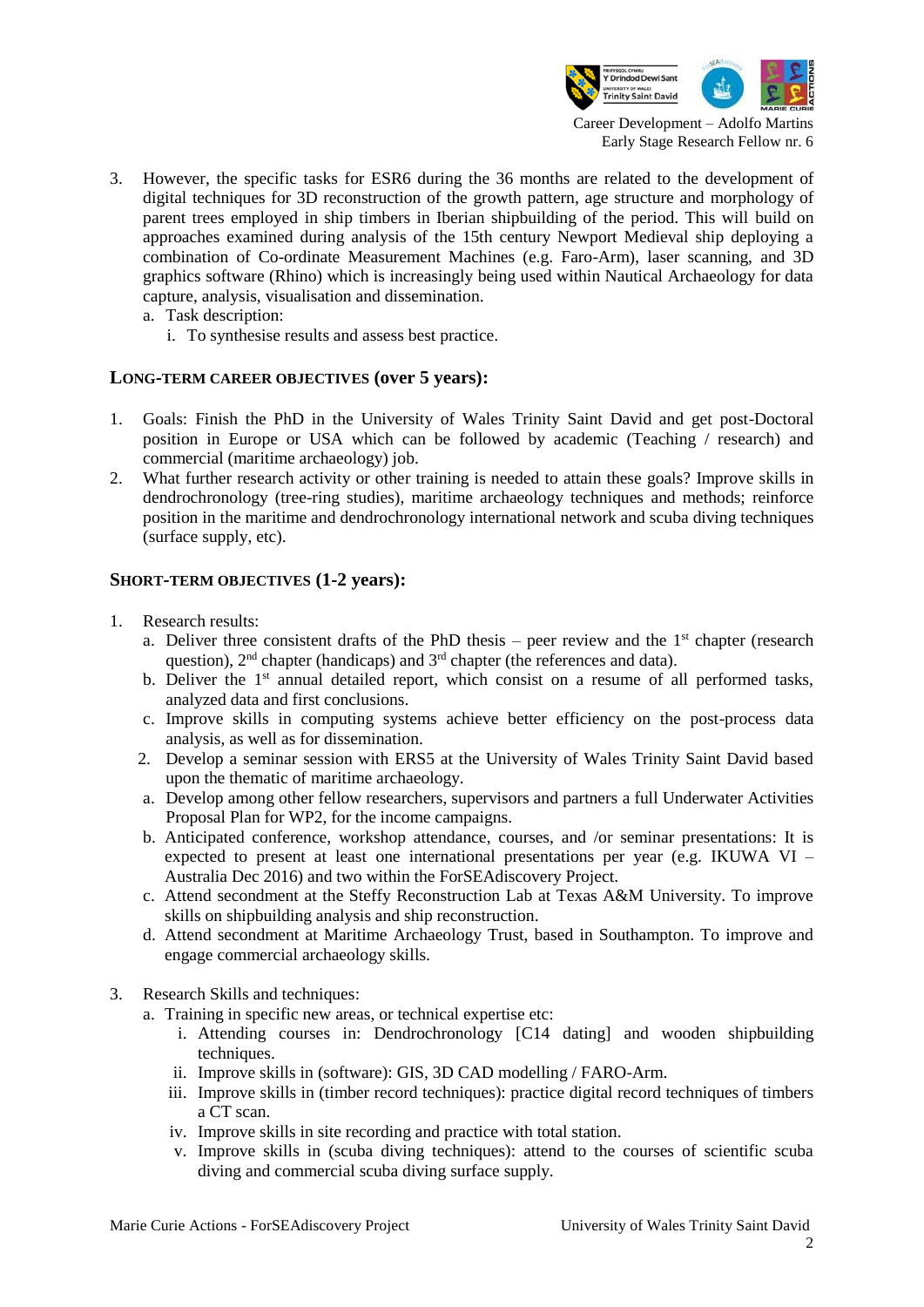

- 4. Research management:
	- a. Fellowship or other funding applications planned (indicate name of award if known; include fellowships with entire funding periods, grants written/applied for/received, professional society presentation awards or travel awards, etc.):
		- i. Apply for funding (fund rising) within the Marie Curie Project or other to develop tasks related to the ESR6 for underwater sampling, 3D CAD and data dissemination (e.g. digital recording post process of the Esposende Wreck, which will promote 3D CAD record practice, improve interpretation skills in wooden shipbuilding techniques and results dissemination).
- 5. Communication skills:
	- a. In order to develop or improve communication skills apply to international presentations related to the ESR6 tasks in maritime archaeology and dendro conferences, to promote both dissemination and personal confidence.
- 6. Other professional training (course work, teaching activity):
	- a. Improving in assisting activities involving under-graduated students, develop courses / work in commercial maritime archaeology in UK and Spain (e.g. Maritime Archaeology Trust, Archeonauta S.L.) and others oriented to dendrochronology such as DendroDK.
	- b. Training events within ForSEAdiscovery Project:
		- i. Dendrochronology of Ships Practice and Prospect Nov 2016.
	- c. Workshops within ForSEAdiscovery Project:
		- i. Advance Team and Project Management Nov 2016.
	- d. Network Meetings within ForSEAdiscovery Project:
		- i. Network meeting Nov 2016.
- 7. Anticipated networking opportunities:

I consider that international conferences such as IKUWA to promote and give the opportunity to meet, change experiences and learn with other specialists in the area of maritime archaeology, dendrochronology and forest engineering.

- 8. Other activities (community, etc) with professional relevance:
	- a. Submit application forms for fundraising small projects within the ForSEAdiscovery, especially for the ones that involves extra costs such as underwater sampling and/ or high levels of logistic.
	- b. Develop workshops with other ESR about maritime archaeology and dendrochronology.
	- c. Start to develop small presentations (pps and films) for other students in the universities involved in the ForSEAdiscovery Project.
	- d. Develop a UWTSD Archaeology Week where Professors, and both PhD and Master students will be invited to present their activity / projects and share experiences in the several areas of archaeology (underwater, classical, modern, pre-historic, etc.) to all the UWTSD students of History, Archaeology and Anthropology. This proposal is related in first place with the purpose talk about archaeology in all its extension of expertise and second to promote interdisciplinary between history, archaeology and anthropology.
	- e. Develop a monthly training sessions about underwater archaeology eventually between undergraduated and post-Graduated students under the supervision of Professor Nigel Nayling, where can be done:
	- f. Timber Record Training Sessions on swimming pool or at sea: to improve both record and scuba diving skills.
	- g. (3D CAD) Timber Record Training Sessions on office: to improve skills in 3D recording with FaroArm or other.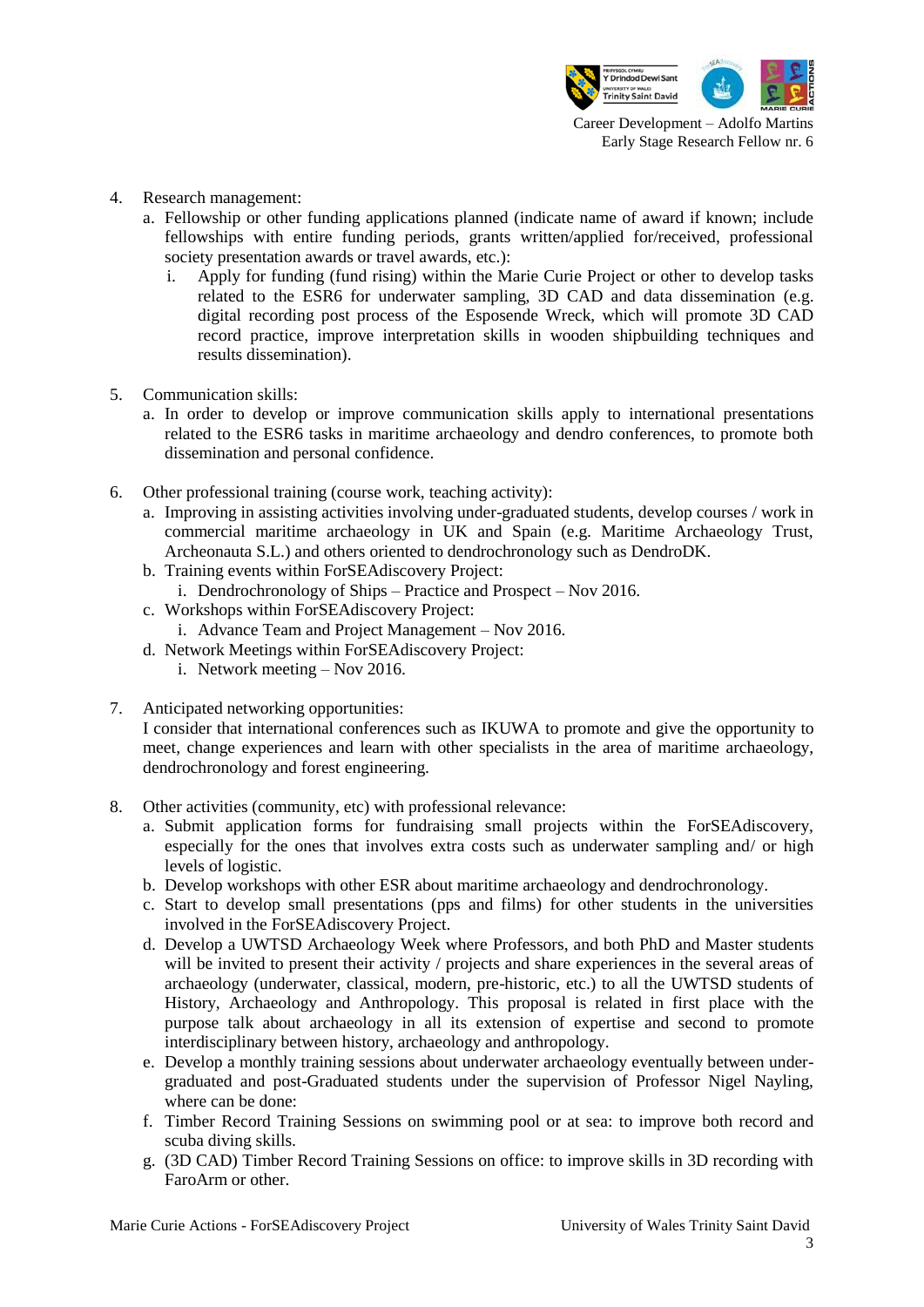

- h. Wooden Shipbuilding Timber ID Training Session: to understand and develop skills to identify timber frames.
- k. Wood Anatomy Training Sessions: to identify tree species related to shipbuilding between the 16<sup>th</sup> and 18<sup>th</sup> Centuries.
- l. Lab Tree-ring measurement and data base Training Sessions: to develop skills in dendrochronology.
- m. Bibliography and references Training Sessions: to identify possible references related to archaeology, dendrochronology and wooden shipbuilding  $(16<sup>th</sup>$  to  $18<sup>th</sup>$  Centuries).

Date & Signature of fellow: Date & Signature of supervisor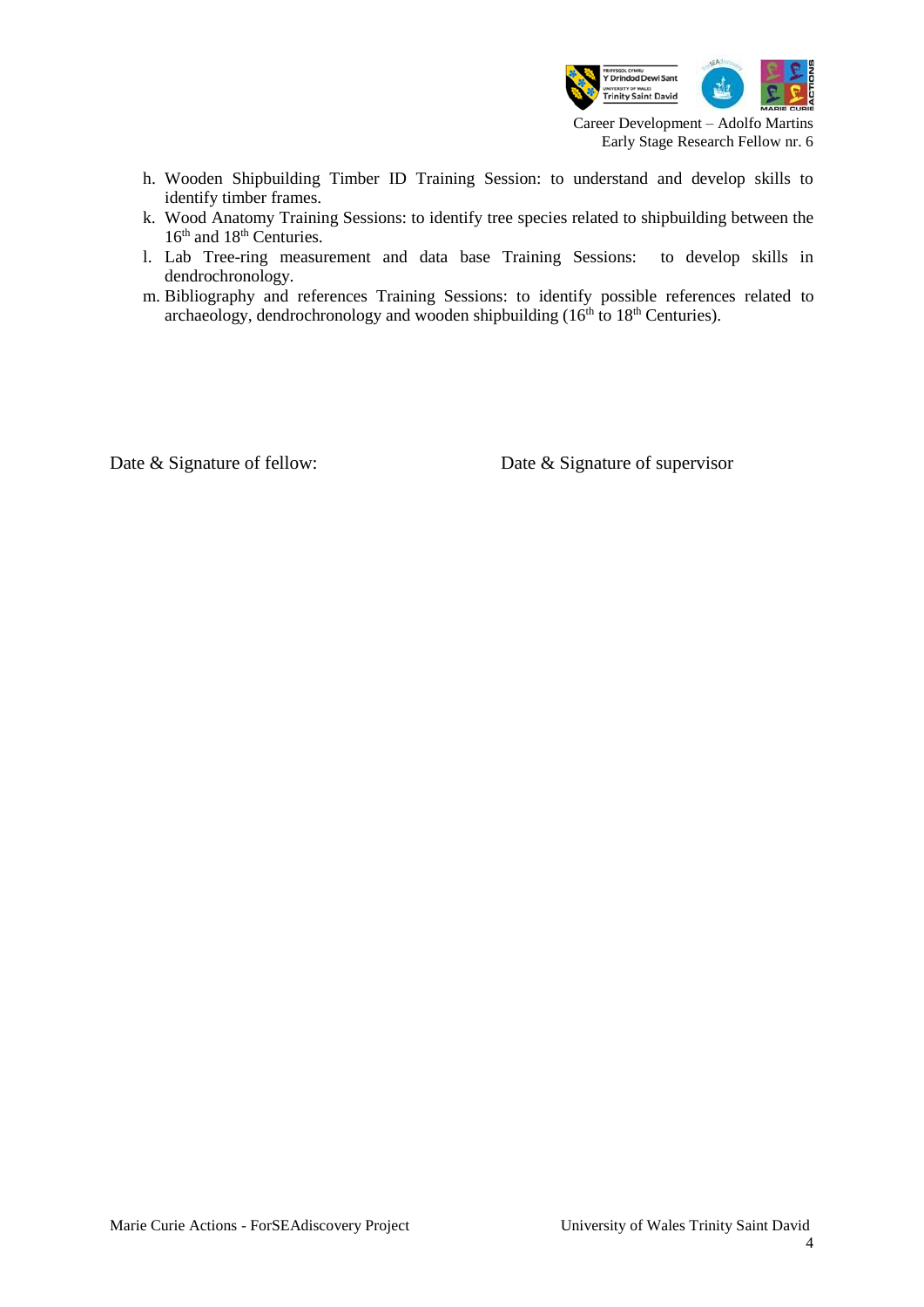

# **Career Development Plan Guidance on some of the competencies expected**

The following points are a non-exhaustive series of aspects that could be covered by the career development plan, and it is relevant to the short-term objectives that will be set by the researcher and the reviewer at the beginning of the fellowship period. The objectives should be set with respect to the skills and experience that each researcher should acquire at a given time of his/her career. A postgraduate researcher at PhD level will have very different needs compared to a post-doctoral researcher at an advanced stage of his/her professional development. These objectives should be revised at the end of the fellowship and should be used as a pro-active monitoring of progress in the researcher's career.

# **1. Research results.**

These should give an overview of the main direct results obtained as a consequence of the research carried out during the training period. It may include publications, conference, workshop attendance, courses, and /or seminar presentations, patents etc. This will vary according to the area of research and the type of results most common to each field. The information at this level should be relatively general since the career development plan does not strictly constitute a report on the scientific results achieved.

# **2. Research Skills and techniques acquired.**

Competence in experimental design, quantitative and qualitative methods, relevant research methodologies, data capture, statistics, analytical skills.

Original, independent and critical thinking.

Critical analysis and evaluation of one's findings and those of others

Acquisition of new expertise in areas and techniques related to the researcher's field and adequate understanding their appropriate application

Foresight and technology transfer, grasp of ethics and appreciation of IPPR.

## **3. Research management.**

Ability to successfully identify and secure possible sources of funding for personal and team research as appropriate.

Project management skills relating to proposals and tenders work programming, supervision, deadlines and delivery, negotiation with funders, financial planning, and resource management.

Skills appropriate to working with others and in teams and in teambuilding.

## **4. Communication skills.**

Personal presentation skills, poster presentations, skills in report writing and preparing academic papers and books.